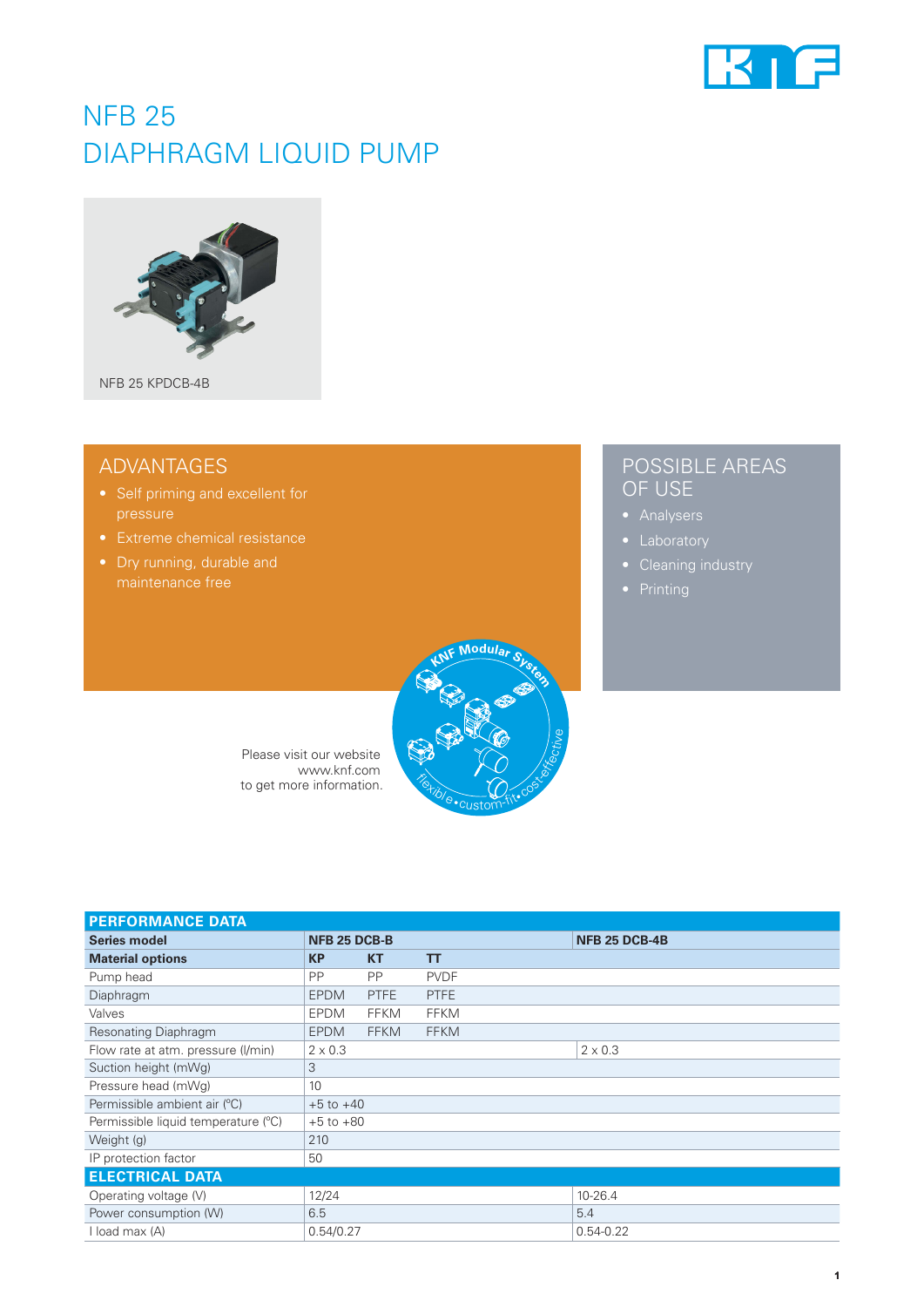| <b>PERFORMANCE DATA</b> |                                                    |                                    |                                   |
|-------------------------|----------------------------------------------------|------------------------------------|-----------------------------------|
| <b>Series model</b>     | <b>Flow rate</b><br>at atm.<br>pressure<br>(1/min) | Max.<br>suction<br>height<br>(mWq) | Max.<br>pressure<br>head<br>(mWq) |
| NFB 25 DCB-B            | $2 \times 0.3$                                     | 3                                  | 10                                |

# NFB 25 DCB-B NFB 25 DCB-4B

| <b>PERFORMANCE DATA</b> |                                                    |                                    |                                   |
|-------------------------|----------------------------------------------------|------------------------------------|-----------------------------------|
| <b>Series model</b>     | <b>Flow rate</b><br>at atm.<br>pressure<br>(1/min) | Max.<br>suction<br>height<br>(mWq) | Max.<br>pressure<br>head<br>(mWq) |
| NFB 25 DCB-4B           | $2 \times 0.3$                                     | 3                                  | 10                                |



### **NFB 25 DCB-B FLOW CURVE (PER HEAD)**



| <b>ELECTRIC SPECIFICATION</b> |                                  |  |
|-------------------------------|----------------------------------|--|
| <b>Wires</b>                  | <b>AWG 24</b>                    |  |
| Wire assignment               | red = $+VS$<br>$black = -VS/GND$ |  |

'LDJU9HUNDXI( (UVWHOOW(UVWHOOGDW(UVWHOOHU



### **NFB 25 DCB-4B FLOW CURVE (PER HEAD)**



### **NFB 25 DCB-4B CONTROL CURVE (PER HEAD)**



| <b>ELECTRIC SPECIFICATION</b> |                                                                                  |  |  |
|-------------------------------|----------------------------------------------------------------------------------|--|--|
| Wires                         | <b>AWG 24</b>                                                                    |  |  |
| Wire assignment               | red = $+VS$<br>$black = -VS/GND$<br>white $=$ Vctrl-input<br>$green = FG-output$ |  |  |
| Input signal                  | $0-5V$                                                                           |  |  |